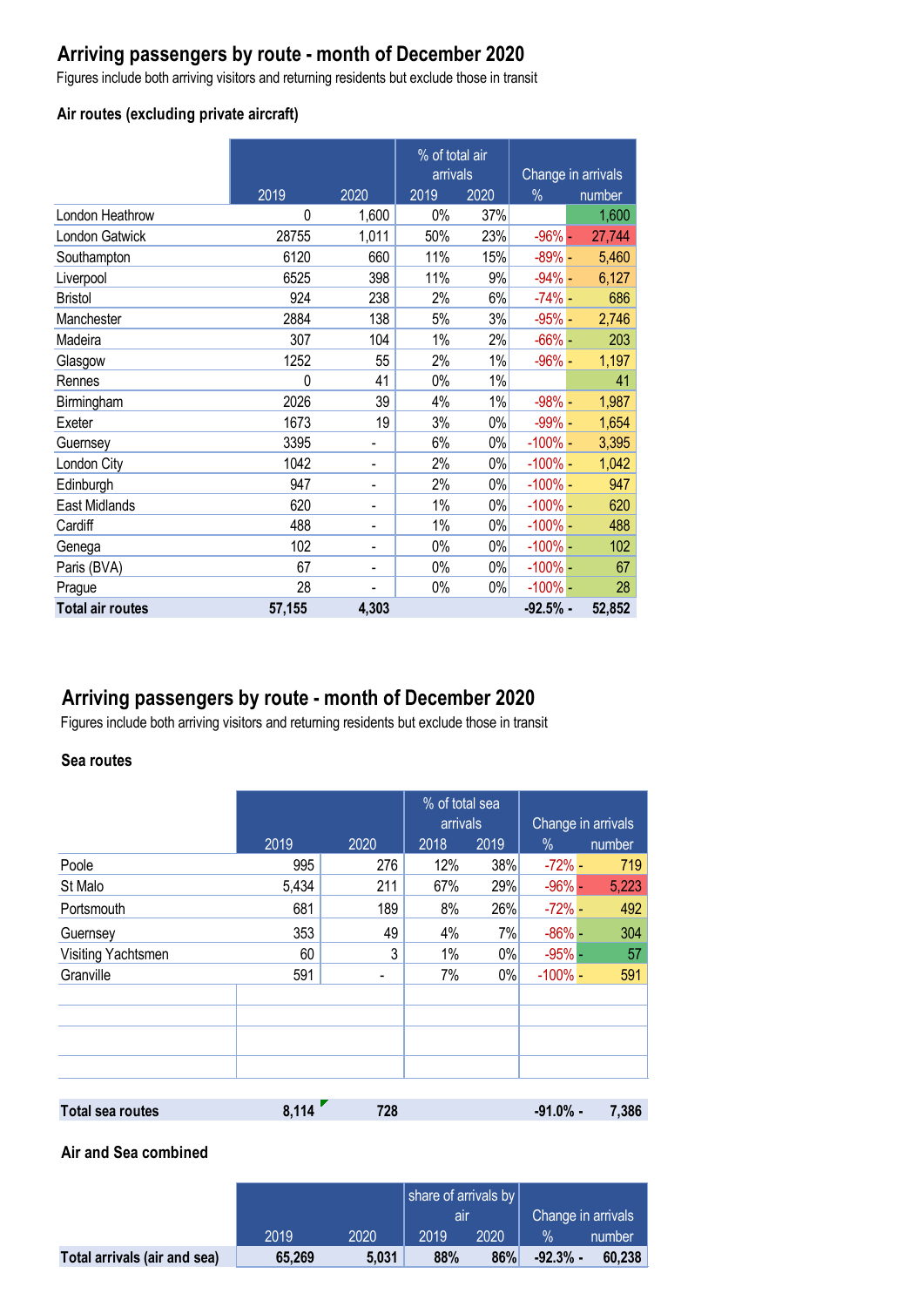### **Arriving passengers by route - Year-to-date 2020**

Figures include both arriving visitors and returning residents but exclude those in transit

#### **Air routes (excluding private aircraft)**

|                                |                  |                                | % of total air           |          | Change in arrivals       |                   |
|--------------------------------|------------------|--------------------------------|--------------------------|----------|--------------------------|-------------------|
|                                |                  | 2020                           | arrivals<br>2019<br>2020 |          | %                        |                   |
| <b>London Gatwick</b>          | 2019<br>343,322  | 89,221                         | 40%                      | 43%      | $-74%$ -                 | number<br>254,101 |
| London Heathrow                | 122              | 27,369                         | 0%                       | 13%      | 22334%                   | 27,247            |
| Southampton                    | 81,304           | 20,530                         | 9%                       | 10%      | $-75% -$                 | 60,774            |
| Liverpool                      | 73,303           | 18,397                         | 9%                       | 9%       | $-75% -$                 | 54,906            |
| Manchester                     | 31,050           | 9,203                          | 4%                       | 4%       | $-70% -$                 | 21,847            |
| Guernsey                       | 51,313           | 8,976                          | 6%                       | 4%       | $-83%$ -                 | 42,337            |
| Glasgow                        | 24,886           | 5,312                          | 3%                       | 3%       | $-79% -$                 | 19,574            |
| Birmingham                     | 33,634           | 4,863                          | 4%                       | 2%       | $-86% -$                 | 28,771            |
| <b>Bristol</b>                 | 13,268<br>23,340 | 4,358<br>3,789                 | 2%<br>3%                 | 2%<br>2% | $-67% -$<br>$-84%$ -     | 8,910             |
| Exeter<br>Madeira              | 5,631            | 3,539                          | 1%                       | 2%       | $-37% -$                 | 19,551<br>2,092   |
| London Luton                   | 27,139           | 3,282                          | 3%                       | 2%       | $-88% -$                 | 23,857            |
| Edinburgh                      | 11,547           | 2,450                          | 1%                       | 1%       | $-79% -$                 | 9,097             |
| London City                    | 17,415           | 2,035                          | 2%                       | 1%       | $-88% -$                 | 15,380            |
| Newcastle                      | 13,271           | 1,561                          | 2%                       | 1%       | $-88%$ -                 | 11,710            |
| East Midlands                  | 16,001           | 1,131                          | 2%                       | 1%       | $-93%$ -                 | 14,870            |
| <b>Belfast International</b>   | 10,316           | 1,044                          | 1%                       | 0%       | $-90\%$ -                | 9,272             |
| Cardiff                        | 8,094            | 815                            | 1%                       | 0%       | $-90\%$ -                | 7,279             |
| Tenerife                       | 1,116            | 631                            | 0%                       | 0%       | $-43%$ -                 | 485               |
| Geneva                         | 984              | 459                            | 0%                       | 0%       | $-53% -$                 | 525               |
| Palma<br>Rennes                | 1,913<br>ä,      | 342<br>202                     | 0%<br>0%                 | 0%<br>0% | $-82%$ -                 | 1,571<br>202      |
| Paris (CDG)                    | ÷,               | 148                            | 0%                       | 0%       |                          | 148               |
| Durham Tees Valley             | 1,350            | 85                             | 0%                       | 0%       | $-94% -$                 | 1,265             |
| Grenoble                       | 206              | 65                             | 0%                       | 0%       | $-68%$ -                 | 141               |
| Warsaw                         |                  | 11                             | 0%                       | 0%       |                          | 11                |
| London Southend                | 20,284           | ä,                             | 2%                       | 0%       | $-100\%$ -               | 20,284            |
| Doncaster Sheffield            | 13,928           | ÷,                             | 2%                       | 0%       | $-100%$ -                | 13,928            |
| Dublin                         | 7,338            | ÷,                             | 1%                       | 0%       | $-100% -$                | 7,338             |
| Leeds Bradford                 | 5,804            | ä,                             | 1%                       | $0\%$    | $-100%$ -                | 5,804             |
| Munich                         | 3,241            | L.                             | 0%                       | 0%       | $-100\%$ -               | 3,241             |
| Dusseldorf                     | 3,058            | ÷,                             | 0%                       | 0%       | $-100\%$ -               | 3,058             |
| Norwich                        | 2,743<br>1,420   | $\overline{\phantom{a}}$<br>÷, | 0%<br>0%                 | 0%<br>0% | $-100\%$ -<br>$-100\%$ - | 2,743<br>1,420    |
| Aberdeen<br>Newquay            | 955              | ÷,                             | 0%                       | 0%       | $-100\%$ -               | 955               |
| Zurich                         | 946              | $\blacksquare$                 | 0%                       | 0%       | $-100\%$ -               | 946               |
| Inverness                      | 924              | ä,                             | 0%                       | 0%       | $-100\%$ -               | 924               |
| <b>Bournemouth</b>             | 835              | $\overline{\phantom{0}}$       | 0%                       | 0%       | $-100\%$ -               | 835               |
| Humberside                     | 808              | $\overline{\phantom{a}}$       | 0%                       | 0%       | $-100\%$ -               | 808               |
| Malaga                         | 639              | ÷,                             | 0%                       | 0%       | $-100%$ -                | 639               |
| Rotterdam                      | 391              | -                              | 0%                       | 0%       | $-100\%$ -               | 391               |
| Vienna                         | 371              | L,                             | 0%                       | 0%       | $-100\%$ -               | 371               |
| Gibraltar                      | 217              | ä,                             | 0%                       | 0%       | $-100%$ –                | 217               |
| Luxembourg<br>Akureyri Airport | 209<br>196       | ÷,<br>٠                        | 0%<br>$0\%$              | 0%<br>0% | $-100\%$ -<br>$-100%$ –  | 209<br>196        |
| Alderney                       | 158              | ä,                             | 0%                       | 0%       | $-100%$ -                | 158               |
| Altenrhein                     | 150              | ÷,                             | 0%                       | 0%       | $-100\%$ -               | 150               |
| Frankfurt                      | 124              | ÷                              | 0%                       | 0%       | $-100%$ -                | 124               |
| Rostock-Laage Airport          | 122              | ÷,                             | 0%                       | 0%       | $-100%$ -                | 122               |
| Hanover                        | 115              | ÷,                             | 0%                       | 0%       | $-100\%$ -               | 115               |
| Bremen                         | 106              | ÷                              | $0\%$                    | 0%       | $-100\%$ -               | 106               |
| Friedrichshafen                | 104              | ÷,                             | $0\%$                    | 0%       | $-100%$ -                | 104               |
| Saarbrücken                    | 74               | ÷,                             | 0%                       | 0%       | $-100%$ -                | 74                |
| Berlin                         | 73<br>69         | ÷                              | $0\%$<br>0%              | 0%<br>0% | $-100\%$ -<br>$-100%$ -  | 73                |
| Cologne<br>Dresden             | 68               | ÷,<br>÷,                       | $0\%$                    | 0%       | $-100\%$ -               | 69<br>68          |
| Paris (BVA)                    | 67               | ÷                              | $0\%$                    | 0%       | $-100\%$ -               | 67                |
| Leipzig                        | 66               | ÷,                             | 0%                       | 0%       | $-100%$ -                | 66                |
| Sønderborg                     | 64               | $\blacksquare$                 | $0\%$                    | 0%       | $-100% -$                | 64                |
| Ibiza                          | 58               | ÷,                             | 0%                       | $0\%$    | $-100%$ -                | 58                |
| Kassel                         | 50               | ÷,                             | 0%                       | 0%       | $-100\%$ -               | 50                |
| Paderborn                      | 46               | -                              | 0%                       | 0%       | $-100\%$ -               | 46                |
| Stuttgart                      | 40               | ÷,                             | 0%                       | 0%       | $-100\%$ -               | 40                |
| Dortmund                       | 36               | ÷,                             | 0%                       | 0%       | $-100\%$ -               | 36                |
| Munster                        | 30               | ÷,                             | 0%                       | 0%       | $-100\%$ -               | 30                |
| Seville                        | 30               | ÷,                             | 0%                       | 0%       | $-100\%$ -               | 30                |
| Erfurt                         | 29<br>28         | ÷,                             | 0%<br>0%                 | 0%<br>0% | $-100\%$ –<br>$-100%$    | 29                |
| Prague<br>Braunschweig         | 19               | ÷,<br>÷,                       | 0%                       | 0%       | $-100%$                  | 28<br>19          |
| Maastricht                     | 19               | ÷,                             | $0\%$                    | 0%       | $-100\%$ –               | 19                |
|                                |                  |                                |                          |          |                          |                   |

```
Total air routes 856,577 209,818 -75.5% - 646,759
```